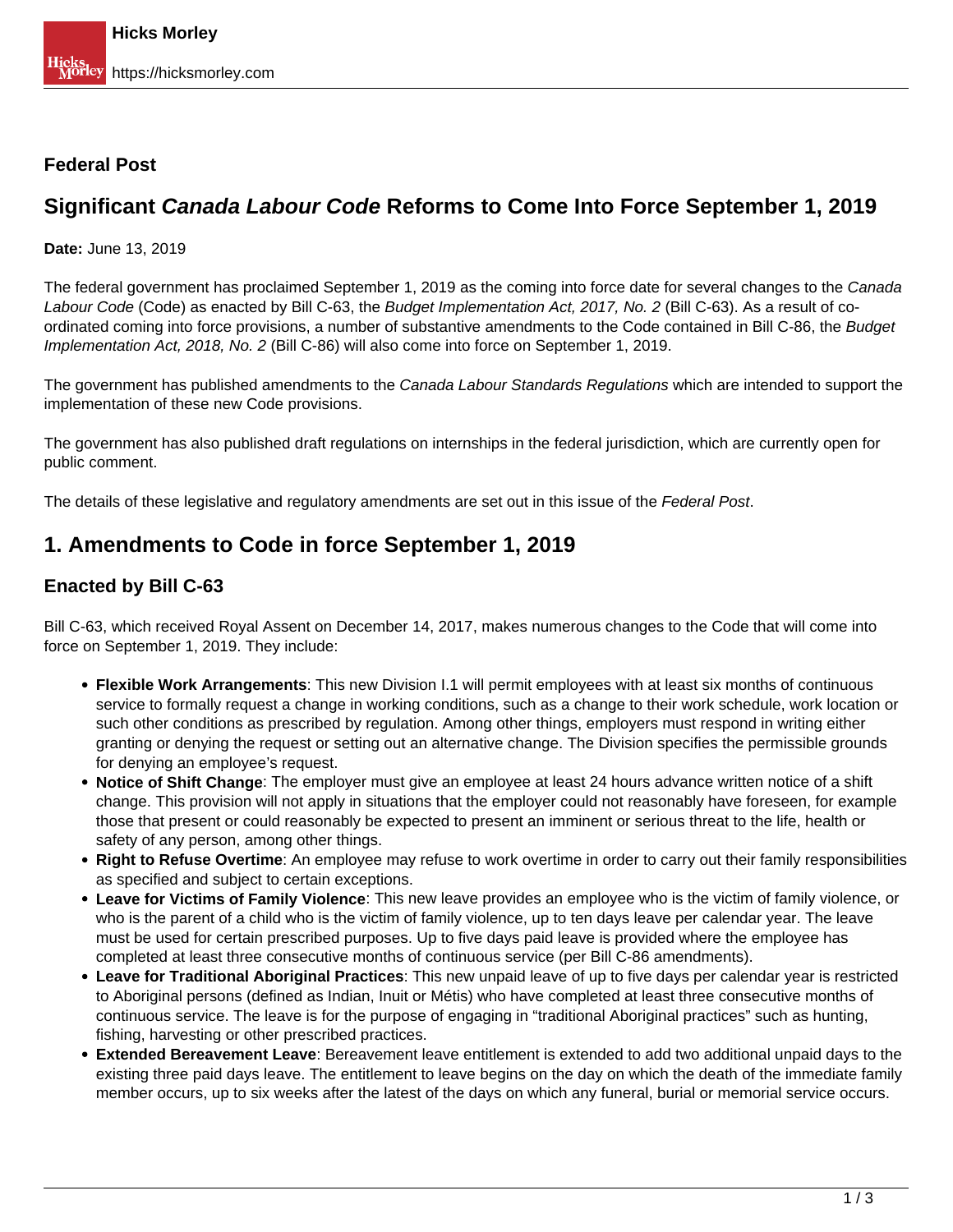- **Flexibility Regarding Time Off**: Subject to the regulations and certain specified conditions, an employee who works overtime can be granted 1.5 hours of time off with pay for each overtime hour worked. The employee and employer must agree in writing, and the time off must be used within three months unless otherwise agreed (but not longer than 12 months or other period specified in a collective agreement), failing which overtime pay must be paid out.
- **Unpaid Internships**: Bill C-63 repealed changes to the Code which had not yet been brought into force and which would have allowed for short-term internships in limited situations. As a result, unpaid internships are instead restricted to students participating in a recognized post-secondary education program.

### **Enacted by Bill C-86**

Bill C-86, which received Royal Assent on December 13, 2018, makes numerous changes to the Code, a large number of which are tied to the coming into force of the Code amendments contained in Bill C-63. As a result of the coming into force of the provisions noted above, additional amendments found in Bill C-86 will also come into force on September 1, 2019. They include:

- **Unpaid Breaks**: Employees are entitled to an unpaid break of at least 30 minutes during every period of five consecutive hours of work, subject to certain exceptions.
- **Rest Periods**: Employees are entitled to a rest period of at least eight consecutive hours between shifts, subject to certain exceptions.
- **Notice of Work Schedule**: Employers must provide written notice to employees of their work schedule at 96 hours before the start of the first work period, subject to certain exceptions. Employees have the right to refuse to work any periods or shifts that start within 96 hours of the time the schedule is provided to them, subject to certain exceptions.
- **Medical and Nursing Breaks**: Subject to the regulations, employees are entitled to unpaid breaks necessary for medical reasons. Employees who are nursing are entitled to unpaid breaks to allow them to nurse or express breast milk.
- **Vacation Pay**: Vacation pay and time entitlements are increased to the following levels:
	- 2 weeks vacation (4% vacation pay) after one year employment
	- 3 weeks vacation (6% vacation pay) after five years employment
	- 4 weeks vacation (8% vacation pay) after ten years employment.
- **Transfer of Work / Retendering**: The continuity of service provision relating to transfer of work has been expanded to address continuity of service in cases of retendering or where a provincially regulated operation becomes federally regulated due to a change of activities.
- **Service Requirements**: Continuous service requirements for entitlement to holiday pay, maternity leave, parental leave, critical illness leave and death or disappearance leave have been removed. Service requirements for members of reserve forces is reduced to three months from six months.
- **Personal Leave**: Employees are entitled to five days of personal leave, the first three days of which are paid after three months of continuous employment. The leave is for specified reasons, including treating their illness or injury, carrying out responsibilities related to the health or care of any of their family members, carrying out responsibilities related to the education of any of their family members who are under 18 years of age, addressing any urgent matter concerning themselves or their family members, attending their citizenship ceremony or any other prescribed reason.
- **Medical Leave**: Medical Leave replaces "Sick Leave." Employees remain entitled to a medical leave of absence of up to 17 weeks. This can be used for personal illness or injury, organ donation or medical appointments during working hours. Where the leave is in excess of three days, the employer may require a certificate from a health care practitioner. Among other things, anti-reprisal protections apply to prevent disciplinary actions against employees who take Medical Leave.
- **Court or Jury Duty Leave**: Employees are entitled to a leave of absence to attend court to appear as a witness, act as a juror or participate in the jury selection process. There is no limitation on the length or frequency of such leaves.
- **Health Care Practitioners**: The requirement that a certificate be provided from a medical practitioner in certain cases has been removed. Certificates may now be provided from a health care practitioner, as defined.